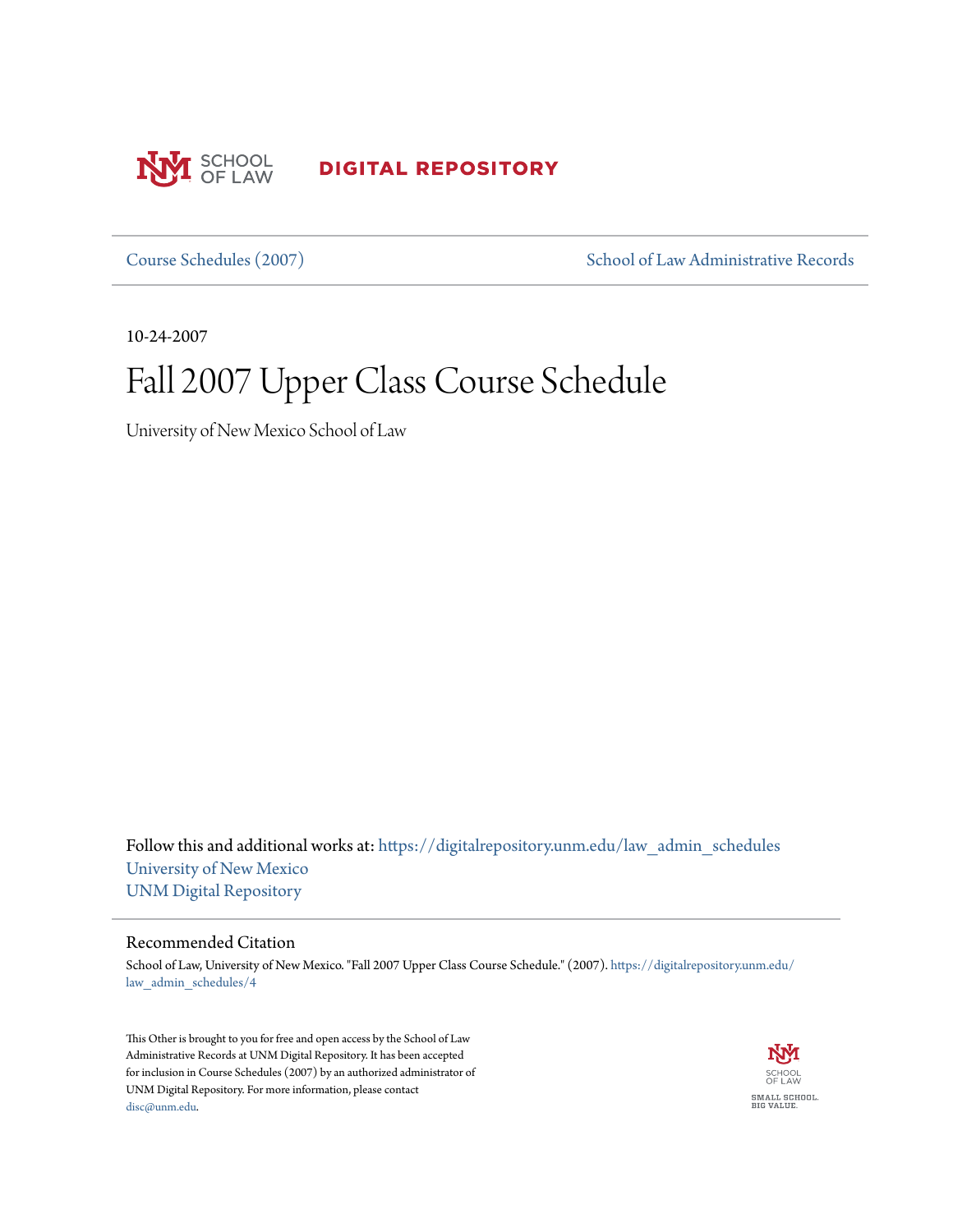#### **To Upper Class Curriculum**

### **Upper Class 2007 Fall Schedule - August 20 through December 15**

#### **Revised 10/02/2007**

#### **Upper Class Electives**

| <b>Call</b> |                    | <b>Course Course Title</b>                                                                | <b>Notes CRDays</b>      |            |                                                                 | Time                                                                                                                          |         |                 | <b>Room Cap Instructor</b> |
|-------------|--------------------|-------------------------------------------------------------------------------------------|--------------------------|------------|-----------------------------------------------------------------|-------------------------------------------------------------------------------------------------------------------------------|---------|-----------------|----------------------------|
| ∦           | ₩                  |                                                                                           |                          |            |                                                                 |                                                                                                                               |         |                 |                            |
| 25710614-   | 001                | Administrative Law                                                                        |                          |            | 03 TWF                                                          | 8:30-9:203402                                                                                                                 |         | UL.             | Gauna                      |
| 12159683-   | 001                | <b>Advanced Legal Research</b>                                                            |                          | 02 W       |                                                                 | $3:00 - 5:00$ 3313                                                                                                            |         | $ 12\rangle$    | Parker                     |
| 27274683-   | 002                | <b>Advanced Legal Research</b>                                                            |                          | 02 F       |                                                                 | 1:00-3:00 3313                                                                                                                |         | 12              | Rigual                     |
| 25686546-   | 001                | <b>Antitrust Law</b>                                                                      |                          |            | 03 TWF                                                          | 9:30-<br>10:20                                                                                                                | 2503    | UL.             | Mathewson                  |
|             | 28680593K-<br>049  | Art Law (in Santa Fe)<br>(Georgia O'Keefe Museum Ed Ctr)                                  | CR/NC                    |            | $ 10 - 19 $<br>10-20                                            | All Day<br>All Day                                                                                                            | GOEC 10 |                 | Burr                       |
| 12105 550-  | 001                | <b>Basic Mediation</b>                                                                    | $\overline{\frac{0}{0}}$ |            | 02 10-05<br>10-06<br>$10-07$<br>$10 - 19$<br>10-20<br>$ 10-21 $ | $1:30 - 6:30$ 2401<br>$ 8:30 - 6:30 $<br>$\vert 8:30 - 3:30 \vert$<br>$ 1:30$ -6:30 $ $<br>$ 8:30 - 6:30 $<br>$ 8:30 - 3:30 $ |         | $\overline{30}$ | <b>Hughes</b>              |
| 21252520-   | 001                | <b>Business Associations I</b>                                                            |                          |            | 03 MR                                                           | 8:15-9:30 2402                                                                                                                |         | ÍUL.            | Gerding                    |
| 25714606-   | 001                | Civil Procedure II                                                                        |                          |            | 04 TWRF                                                         | 2:00-2:50 2406                                                                                                                |         | UL.             | Occhialino                 |
| 12095523-   | 001                | <b>Commercial Transactions I</b><br>(Secured Transactions)                                |                          |            | 03 MR                                                           | 3:00-4:152402                                                                                                                 |         | UL.             | Gerding, Hart              |
| 12098526-   | 001                | <b>Constitutional Rights</b>                                                              |                          |            | 03 MR                                                           | 9:45-<br>11:00                                                                                                                | 2405    | UL              | Browde                     |
| 12099526-   | 002                | <b>Constitutional Rights</b>                                                              |                          |            | 03 MR                                                           | 9:45-<br>11:00                                                                                                                | 3402    | UL.             | <b>Ellis</b>               |
| 21746 526-  | 003                | <b>Constitutional Rights</b>                                                              |                          |            | 03 MR                                                           | 9:45-<br> 11:00                                                                                                               | 2406    | 40              | Gómez                      |
| 25685540-   | 001                | Copyright Law                                                                             |                          |            | 03 TWF                                                          | 2:00-2:502404                                                                                                                 |         | UL.             | Baum                       |
| 28260593J-  | 046                | Corporate Governance                                                                      | S WR<br>IV.              | 02 W<br>03 |                                                                 | 3:00-6:00 2405                                                                                                                |         | $ 12\rangle$    | Caldera, L.                |
|             | 23433593AA-<br>001 | Criminal Law in Practice (Field<br>Experience AR) (pre-req.-<br>Evidence, co-req.-Ethics) | Z %                      | 04 M       |                                                                 | $11:15-$<br>1:15                                                                                                              | 2403    | 16              | Romero                     |
|             | 286675930-<br>063  | Cultural Property & the Law                                                               |                          | 02 M       |                                                                 | 12:40-<br>1:30<br>12:00-<br>12:50                                                                                             | 3211    | IUL.            | Burr                       |
|             |                    | 28665 593N- Documentary Films & the Law                                                   | ls.                      | 이2 T       |                                                                 | 5:00-7:002403 8                                                                                                               |         |                 | Burr                       |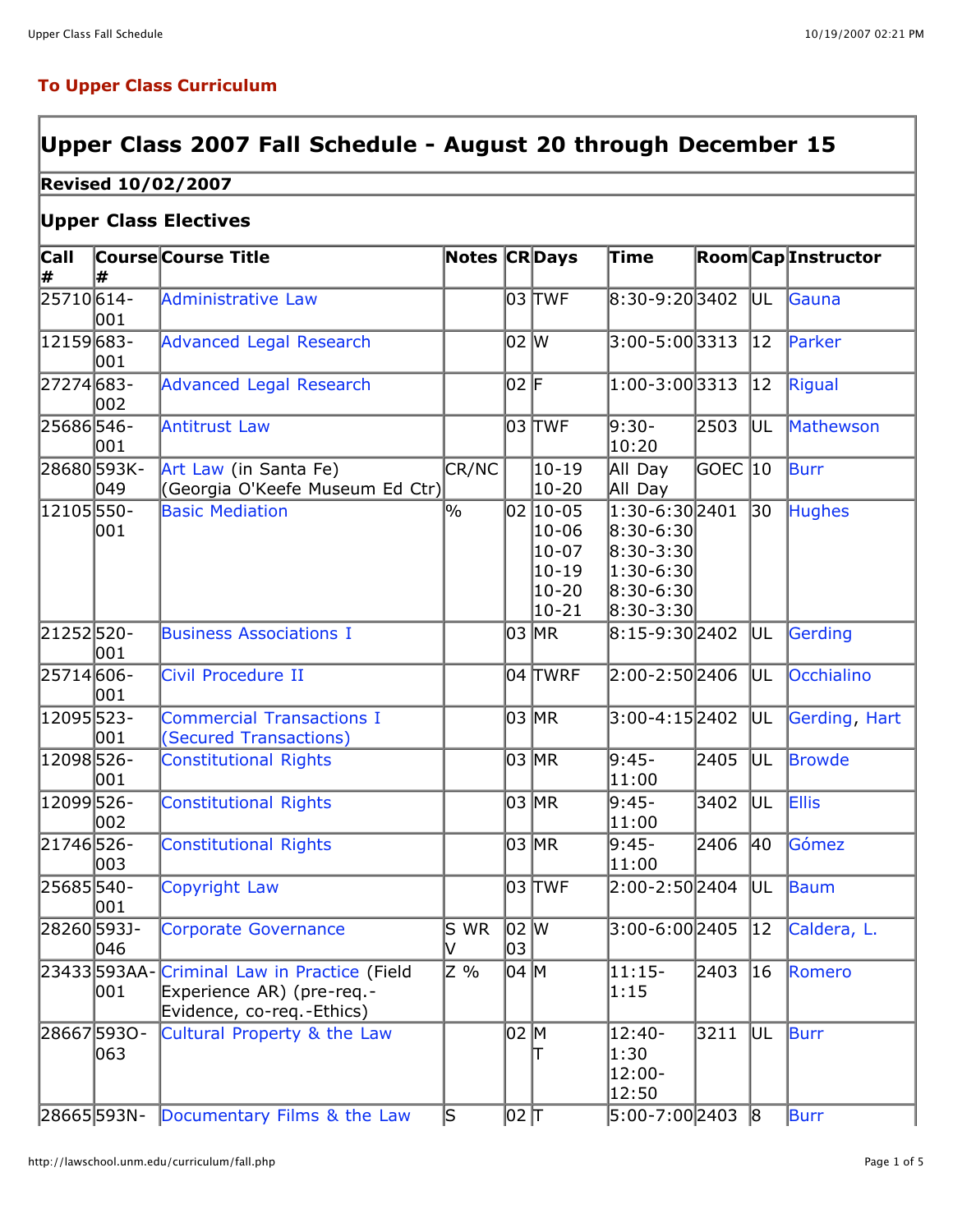|            | 061                |                                                                                                             | $ {\sf CR/NC} $                  |            |                       |                                                        |                      |              |                          |
|------------|--------------------|-------------------------------------------------------------------------------------------------------------|----------------------------------|------------|-----------------------|--------------------------------------------------------|----------------------|--------------|--------------------------|
|            | 28666593N-<br>062  | Documentary Films & the Law                                                                                 | $\overline{\mathsf{s}}$ WR       | $ 03 $ T   |                       | 5:00-7:002403                                          |                      | $ 4\rangle$  | Burr                     |
| 28350593V- | 048                | <b>Effective Representation of Public</b><br>Clients (Public Law) (Santa Fe<br>Community College - Rm 2015) |                                  | 02 R       |                       | 4:00-6:00 2015                                         |                      | UL           | Biderman,<br>Rees        |
| 21752580-  | 001                | <b>Environmental Law</b>                                                                                    |                                  |            | 03 MR                 | $11:15-$<br>12:30                                      | 3211                 | IUL.         | Fort                     |
|            | 24926593AE-<br>006 | <b>Environmental Justice Seminar</b>                                                                        | $S$ WR                           | 02 W<br>03 |                       | 3:00-6:00 2406                                         |                      | $ 12\rangle$ | Gauna                    |
| 12182750-  | 001                | <b>Ethics</b>                                                                                               |                                  |            | 03 TWF                | 9:30-<br>10:20                                         | 2401                 | UL           | Baum                     |
| 12100 532- | 001                | Evidence                                                                                                    |                                  |            | 03 MR                 | $12:40-$<br>1:30<br>$12:00 -$<br>12:50                 | 2402                 | UL           | Bay                      |
| 21270632-  | 001                | <b>Evidence-Trial Practice</b><br>(one evening a week - trial<br>practice)                                  |                                  |            | 06 MR<br>TW<br>MTWR   | $11:15-$<br>12:05<br>10:30-<br>11:20<br>5:00-7:00 3410 | 2401<br>2525<br>2404 | 64           | Bergman                  |
| 22523533-  | 001                | Family Law (Writing Requirement<br>by Permission)                                                           | <b>WR</b>                        |            | 03  TWF               | 9:30-<br>10:20                                         | 2406                 | UL           | Sedillo Lopez            |
| 28781593I- | 061                | <b>Financial Literacy</b>                                                                                   | $\frac{9}{6}$                    |            | 01 Nov 10<br>Nov $11$ | All Day                                                | 2402                 | UL.          | Martin                   |
| 12101534-  | 001                | <b>Federal Income Tax</b>                                                                                   |                                  |            | 03  TWF               | 8:30-9:203410                                          |                      | UL           | Mathewson                |
|            | 23150593D-<br>007  | Gender and the Law                                                                                          | $\mathsf{\overline{S}}$ WR<br>lV | 02 W<br>03 |                       | 3:00-6:00 2533                                         |                      | 12           | Montoya                  |
|            | 28140593M-<br>017  | <b>Health Law and Ethics</b><br>(Pete Domenici Center, Rm.<br>2112)                                         |                                  | 02 F       |                       | 1:00-2:35 PDC                                          | 2112                 | 20           | Schwartz,<br>Caldera, E. |
| 25719 667- | 001                | <b>Immigration Law</b>                                                                                      |                                  |            | 03 MR<br>Т            | 8:15-9:05 2403<br>8:30-9:20                            |                      | UL           | Valencia-<br>Weber       |
| 27266561-  | 001                | Indian Land Claims                                                                                          | S WR<br>V                        | 02 R<br>03 |                       | 3:00-6:002504                                          |                      | $ 12\rangle$ | Bobroff                  |
| 21260584-  | 002                | Indian Law                                                                                                  |                                  |            | 03 MR                 | 1:40-2:553402                                          |                      | 25           | Valencia-<br>Weber       |
| 12155594-  | 001                | Independent Research (Student<br>Selects Professor)                                                         | lv.                              | 02<br>03   | 01  AR                | AR.                                                    | AR.                  | UL           | Faculty                  |
| 12157594-  | 002                | Independent Research (Student<br>Selects Professor)                                                         | IV.                              | 02<br>03   | 01  AR                | AR.                                                    | ∣AR                  | UL           | Faculty                  |
|            | 24869593G-<br>009  | <b>International Petroleum</b><br><b>Transactions</b>                                                       |                                  |            | 03 MR                 | 9:45-<br>11:00                                         | 2503                 | 12           | Conine                   |
| 25688570-  | 001                | Introduction to Alternative<br><b>Dispute Resolution</b>                                                    |                                  |            | 03 MR                 | $11:15-$<br>12:30                                      | 3402                 | UL           | <b>Hughes</b>            |
| 25705628-  | 001                | Law of Indigenous Peoples                                                                                   | $S$ WR<br>M                      | 02 M<br>03 |                       | 3:00-6:003402                                          |                      | $ 26\rangle$ | Zuni Cruz                |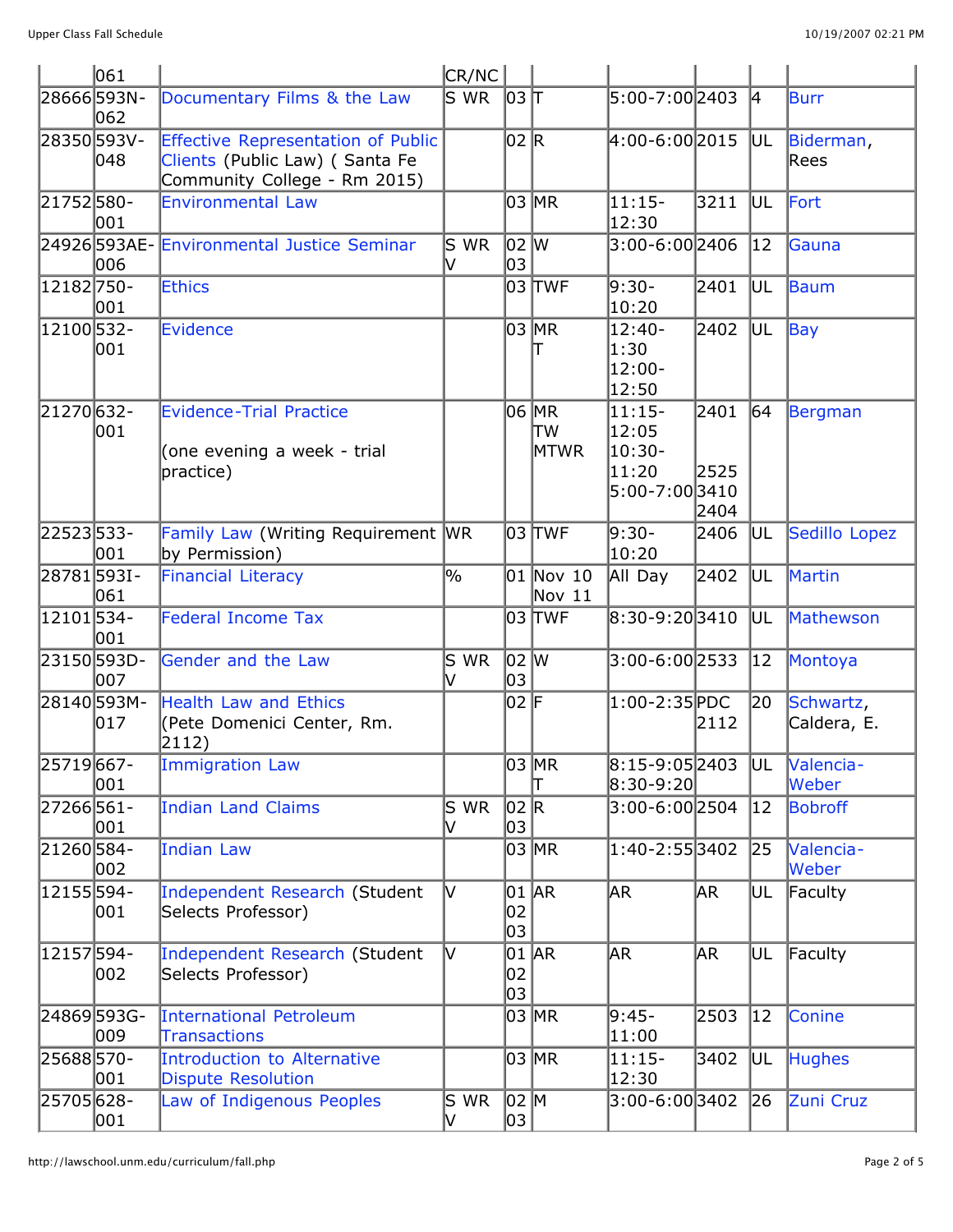| 28051593-  | 045 | Lawyers and the New and Old<br>Media                                 | ls wr     | 02 M<br>03 |         | $3:00 - 5:00$ 2503                     |      | 12           | Montoya       |
|------------|-----|----------------------------------------------------------------------|-----------|------------|---------|----------------------------------------|------|--------------|---------------|
| 21266593-  | 019 | Legal Dialogues (meets once a<br>month)                              | 0%        | 01 W       |         | $6:00-8:00$ 2401                       |      | UL           | Scarnecchia   |
| 28272593-  | 047 | Legislative Process & Advocacy                                       |           |            | 03 MR   | 9:45-<br>11:00                         | 2402 | $ 12\rangle$ | Caldera, L.   |
| 22029565-  | 001 | Natural Resources: Indian<br>Country                                 | S WR      | 02 W<br>03 |         | 4:00-7:003211                          |      | $ 12\rangle$ | LaVelle       |
| 21748544-  | 001 | Oil and Gas Law                                                      |           |            | 03   MR | $ 8:15-9:30 3416$                      |      | UL           | <b>Conine</b> |
| 21908 608- | 001 | Property II                                                          |           |            | 03 MR   | $12:40-$<br>1:30<br>$12:00 -$<br>12:50 | 2405 | UL           | Fritz         |
| 25713611-  | 001 | <b>Real Estate Planning</b>                                          |           | 02 M       |         | 5:00-7:00 2406                         |      | UL           | Martin        |
| 27268593-  | 042 | Specialized Legal Research<br>(International Law) (9 week<br>course) |           | 01 M       |         | $1:40 - 2:55$ 3313                     |      | $ 12\rangle$ | Parker, Mead  |
| 27271654-  | 001 | State & Local Tax                                                    |           |            | 03 MR   | 1:40-2:553416                          |      | UL           | Desiderio     |
| 27272 656- | 001 | State Constitutional Law (Pre-<br>requisite: Con Rights)             | ls wr     | 03 R       |         | 3:00-6:002503                          |      | $ 12\rangle$ | Browde        |
| 25690 579- | 001 | <b>Tribal Courts</b>                                                 | S WR<br>V | 02 W<br>03 |         | 3:00-6:003416                          |      | $ 12\rangle$ | Zuni Cruz     |
| 25689575-  | 001 | <b>Western Water Policy</b>                                          | S WR<br>V | 02 R<br>03 |         | 3:00-5:00 2533<br>(1Hr/AR)             |      | $ 12\rangle$ | Fort          |

## **Clinics/Externships**

| <b>Call</b><br> # |               | <b>Course Course Title</b>                                   | Notes CRDays |                   |                       | Time                                  |            |              | <b>Room</b> CapInstructor |
|-------------------|---------------|--------------------------------------------------------------|--------------|-------------------|-----------------------|---------------------------------------|------------|--------------|---------------------------|
|                   | 729-<br>001   | Advanced Clinic (By Permission of % V<br>Clinic Director)    |              | 01 AR<br>02<br>03 |                       | AR <sub>.</sub>                       | AR.        | PS           | Sedillo Lopez             |
| 25720 725-        | 001           | Alternative Dispute Resolution<br>Externship                 | l% V         | 02 F<br>03        |                       | 12:00-<br>12:50                       | <b>JAR</b> | UL.          | Sedillo Lopez             |
| 12164 726-        | 001           | Community Lawyering Clinic                                   |              |                   | 06 MR<br><b>TWF</b>   | 11:15-<br>12:30<br>10:30-<br> 11:45   | 2531       | 18           | Land                      |
| 12165 726 -       | 002           | Community Lawyering Clinic                                   |              |                   | 06 MR<br><b>TWF</b>   | 11:15-<br>12:30<br>10:30-<br>11:45    | 2533       | 18           | Schwartz                  |
|                   | 002           | 23518 593AB- Economic Development Clinic<br>(Business & Tax) |              |                   | 06 MR<br><b>TWF</b>   | $ 11:15-$<br>12:30<br>10:30-<br>11:45 | 2504       | $\mathsf{B}$ | <b>Hobbs</b>              |
|                   | $ 003\rangle$ | 23519 593AC Economic Development Clinic<br>(Business & Tax)  |              |                   | 06   MR<br><b>TWF</b> | $ 11:15-$<br>12:30                    | 2525       | 18           | Pareja                    |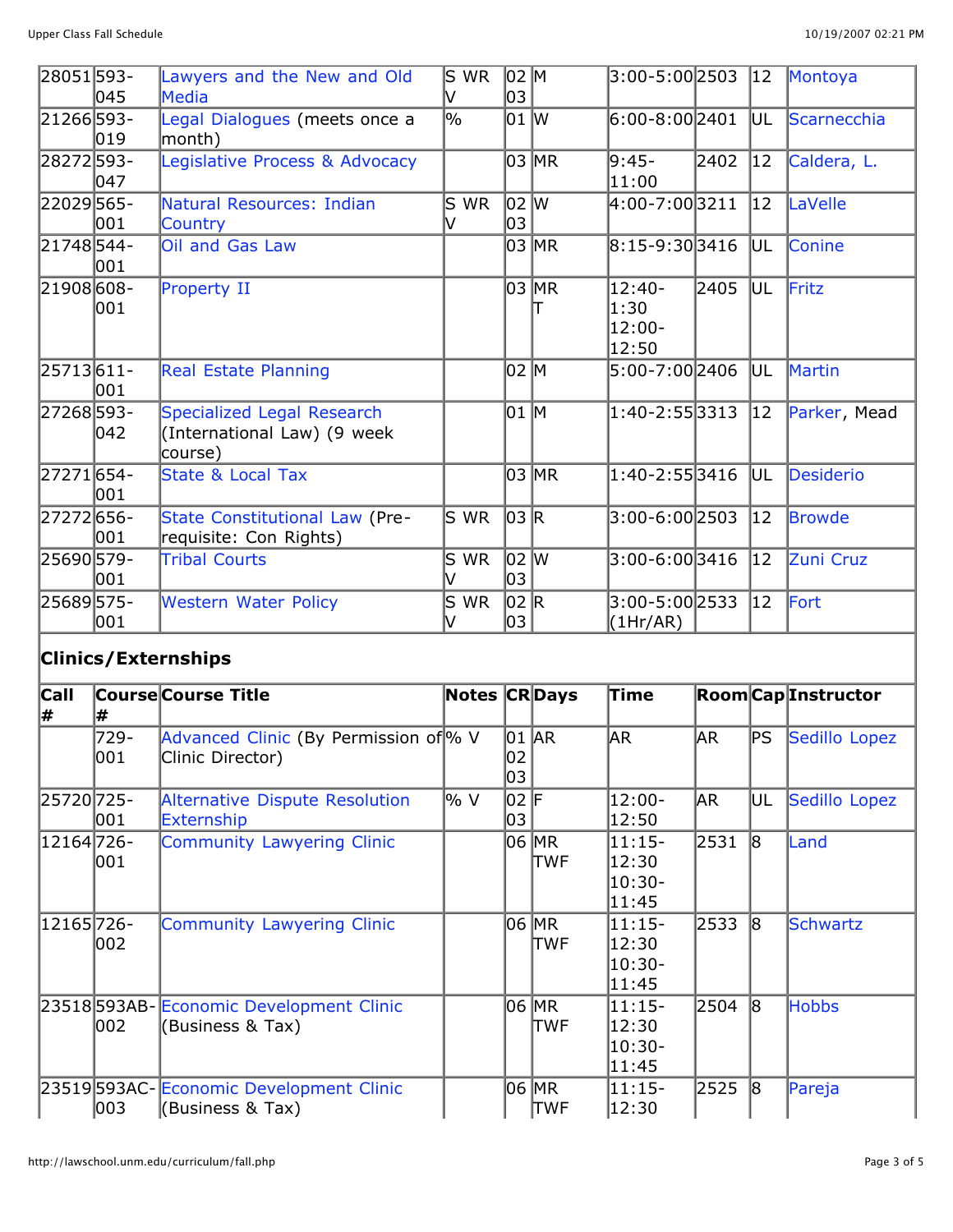|               |     |                             |      |      |       | $ 10:30-$ |            |     |                 |
|---------------|-----|-----------------------------|------|------|-------|-----------|------------|-----|-----------------|
|               |     |                             |      |      |       | 11:45     |            |     |                 |
| 12176 744 -   |     | Judicial Externship         | 1% V | 02 F |       | 12:00-    | <b>JAR</b> | UL  | Sedillo Lopez   |
|               | 001 |                             |      | 103  |       | 12:50     |            |     |                 |
| 12171740-     |     | Law Practice Clinic         |      |      | 06 MR | $11:15-$  | 3416       | 18  | <b>Martinez</b> |
|               | 001 |                             |      |      | ltwf  | 12:30     |            |     |                 |
|               |     |                             |      |      |       | 10:30-    |            |     |                 |
|               |     |                             |      |      |       | 11:45     |            |     |                 |
| $ 12163 721-$ |     | Law Office Externship       | l% V | 02 F |       | 12:00-    | AR.        | lul | Sedillo Lopez   |
|               | 001 |                             |      | 103  |       | 12:50     |            |     |                 |
| 12168727-     |     | Southwest Indian Law Clinic |      |      | 06 MR | $ 11:15-$ | 2503       | 18  | Creel           |
|               | 001 |                             |      |      | ltwf  | 12:30     |            |     |                 |
|               |     |                             |      |      |       | 10:30-    |            |     |                 |
|               |     |                             |      |      |       | 11:45     |            |     |                 |

#### **Journals**

| <b>Call</b> |     | <b>Course Course Title</b>      | Notes CRDays |                         | Time                         |      | <b>Room</b> CapInstructor |
|-------------|-----|---------------------------------|--------------|-------------------------|------------------------------|------|---------------------------|
| #           | l#  |                                 |              |                         |                              |      |                           |
| 12103538-   |     | Natural Resource Journal I (Ad. | ∣%           | $ 03 $ T                | 1:00-1:503416                | PS   | Hall                      |
|             | 001 | Writing in Natural Resources)   |              |                         |                              |      |                           |
| 12111568-   |     | Natural Resource Journal III    | ∣%           | $ 03 $ T                | $ 1:00$ - $1:50$ 3416        | PS   | <b>Hall</b>               |
|             | 001 |                                 |              |                         |                              |      |                           |
| 12158638-   |     | New Mexico Law Review I         | $\%$         | $102 \text{ } \text{T}$ | $ 1:00$ - $1:50 3402$        | PS   | Browde                    |
|             | 001 |                                 |              |                         |                              |      |                           |
| 12277 668 - |     | New Mexico Law Review III       | 0%           | $ 03 $ T                | 1:00-1:503402                | PS   | <b>Browde</b>             |
|             | 001 |                                 |              |                         |                              |      |                           |
| 25708596-   |     | Tribal Law Journal I - E        | 0%           | $ 02 $ T                | $ 1:00$ -1:50 $ 2503\rangle$ | PS   | Zuni Cruz                 |
|             | 001 |                                 |              |                         |                              |      |                           |
| 25709595-   |     | Tribal Law Journal I - S        | $\%$         | 01                      | 1:00-1:50 2503               | PS   | <b>Zuni Cruz</b>          |
|             | 001 |                                 |              |                         |                              |      |                           |
| 25706599-   |     | Tribal Law Journal III-E        | l%           | $ 02 $ T                | $ 1:00 - 1:50 2503 $         | lPS. | <b>Zuni Cruz</b>          |
|             | 001 |                                 |              |                         |                              |      |                           |
| 25707585-   |     | Tribal Law Journal III-S        | 0%           | $101$ $\text{LT}$       | $ 1:00 - 1:50 2503 $         | PS   | Zuni Cruz                 |
|             | 001 |                                 |              |                         |                              |      |                           |

#### **Competitions**

| <sub>cal</sub>  <br>l# |     | <b>Course Course Title</b>                  | <b>Notes CRDays</b> |       |  | Time       |  |     | <b>Room</b> CapInstructor |  |
|------------------------|-----|---------------------------------------------|---------------------|-------|--|------------|--|-----|---------------------------|--|
| 12102535-              | 001 | Health Law Moot Court<br><b>Competition</b> | <b>O</b>            | 01 AR |  | <b>JAR</b> |  | ΙPS | <b>IBehm</b>              |  |
| <b>Notes</b>           |     |                                             |                     |       |  |            |  |     |                           |  |

**†** = Course offered in the Fall, Spring, & Summer

**%** = Course grades CR/C-, D+, D, D-, F

**UL** = Unlimited enrollment

 $AR = Arranged$ 

 $\textbf{S}$  = Seminar

**WR** = Will meet writing requirement

 $\#WR =$  May meet writing requirement with prior instructor approval

**\$** = Open to first-year students